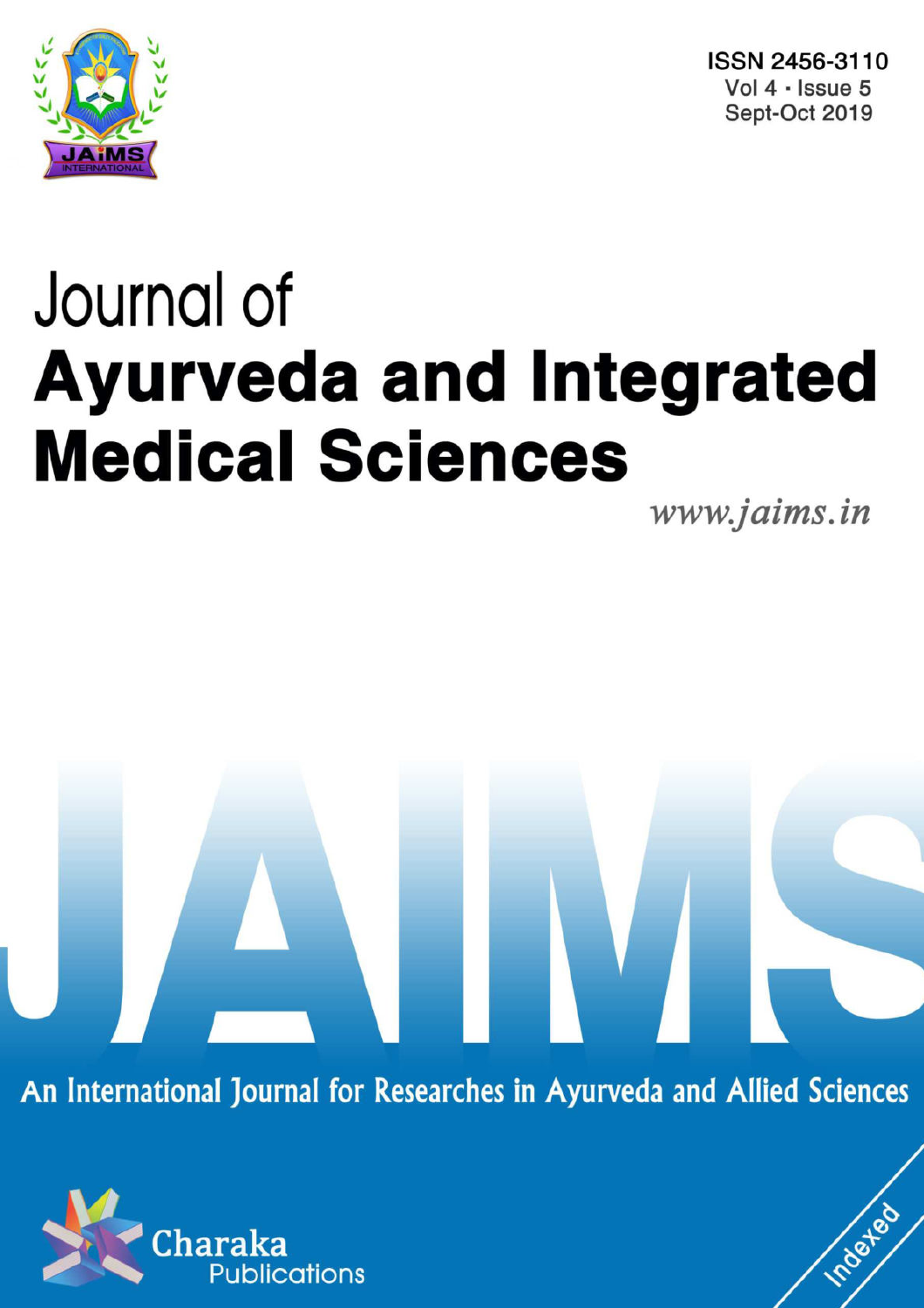

 **REVIEW ARTICLE** Sept-Oct 2019

# **Avascular necrosis of femoral head - An Ayurvedic view**

## **Dr. Bhargavi P,<sup>1</sup>Dr. Prashasth MJ,<sup>2</sup>Dr. Muralidhar.<sup>3</sup>**

<sup>1</sup>Post Graduate Scholar, <sup>2</sup>Reader, <sup>3</sup>Professor, Department of Kayachikitsa, Sri Kalabyraveshwaraswamy Ayurvedic *Medical College, Hospital & Research Center, Bengaluru, Karnataka, INDIA.*

## A B S T R A C T

Avascular necrosis of the bone is the death of osteocytes due to an impaired blood supply. It usually affects people between 30 and 50 years of age. Avascular necrosis is associated with long-term use of high dose steroid medications and excessive alcohol intake. It will be asymptomatic in the early stages, as the condition progress, there will be gradual increase of pain resulting in major morbidity. In Ayurveda, the *Lakshanas* of *Gambheera Vatarakta* can be co-related to the features of AVN. The possible treatment in modern include NSAIDS, core decompression, Bone transplant (grafting) and total joint replacement surgery which have their own complications and adverse effects. Hence, an attempt is made to understand AVN of femoral head as *Gambheera Vatarakta* in Ayurveda and its management is discussed.

**Key words:** *Avascular necrosis, Gambheera Vatarakta, Chikitsa.*

## **INTRODUCTION**

The four most common causes of hip joint pain in the adult are osteoarthritis, inflammatory arthritis, trauma and osteonecrosis. The terms osteonecrosis, ischaemic necrosis, aseptic necrosis and avascular necrosis are considered as synonymous.**[1]** Avascular necrosis (AVN) is defined as cellular death of bone components due to interruption of the blood supply. AVN usually involves the epiphysis such as femoral and humeral heads and the femoral condyles but other bones such as tarsal and scaphoid can also be affected. In children it is known as Legg-Calve-perthes

#### **Address for correspondence:**

**Dr. Bhargavi P.** 

Post Graduate Scholar, Department of Kayachikitsa, Sri Kalabyraveshwaraswamy Ayurvedic Medical College, Hospital & Research Center, Bengaluru, Karnataka, INDIA. **E-mail:** brghvi@gmail.com

Submission Date: 12/09/2019 Accepted Date: 20/10/2019 **Access this article online**



**Website: www.jaims.in** 

**Published by Maharshi Charaka Ayurveda Organization, Vijayapur, Karnataka (Regd) under the license CCby-NC-SA** 

disease. It usually occurs between the ages of 3 to 12 years old, with the highest rate of occurrence at 5 to 7 years. It affects men more commonly than women, in a 4:1 ratio.**[2]** Avascular necrosis of the femoral head causes significant morbidity up to 20000 people per year.**[3]** It occurs because of an interruption in the blood supply to the femoral head, which causes bone death. This leads to collapse of the femoral head causing secondary osteoarthritis subsequently. AVN can be primary (idiopathic) or secondary or either associated with use of alcohol, glucocorticoids, sickle cell anaemia, thalassemia, polycythaemia, haemophilia) SLE, Caisson's disease, Gaucher's disease, Chronic liver disease, Radiotherapy, Chemotherapy and HIV.**[4]** In about 30% of patients, aetiology of non-traumatic AVN is unclear and hence termed as Idiopathic. It is sometimes seen in twins and in familial clusters suggests that genetic factors maybe involved.**[5]**

#### **Pathophysiology[6]**

**Extraosseous arterial factors** are the most important. The femoral head is at increased risk because the blood supply is an end-organ system with poor collateral development. Blood supply can be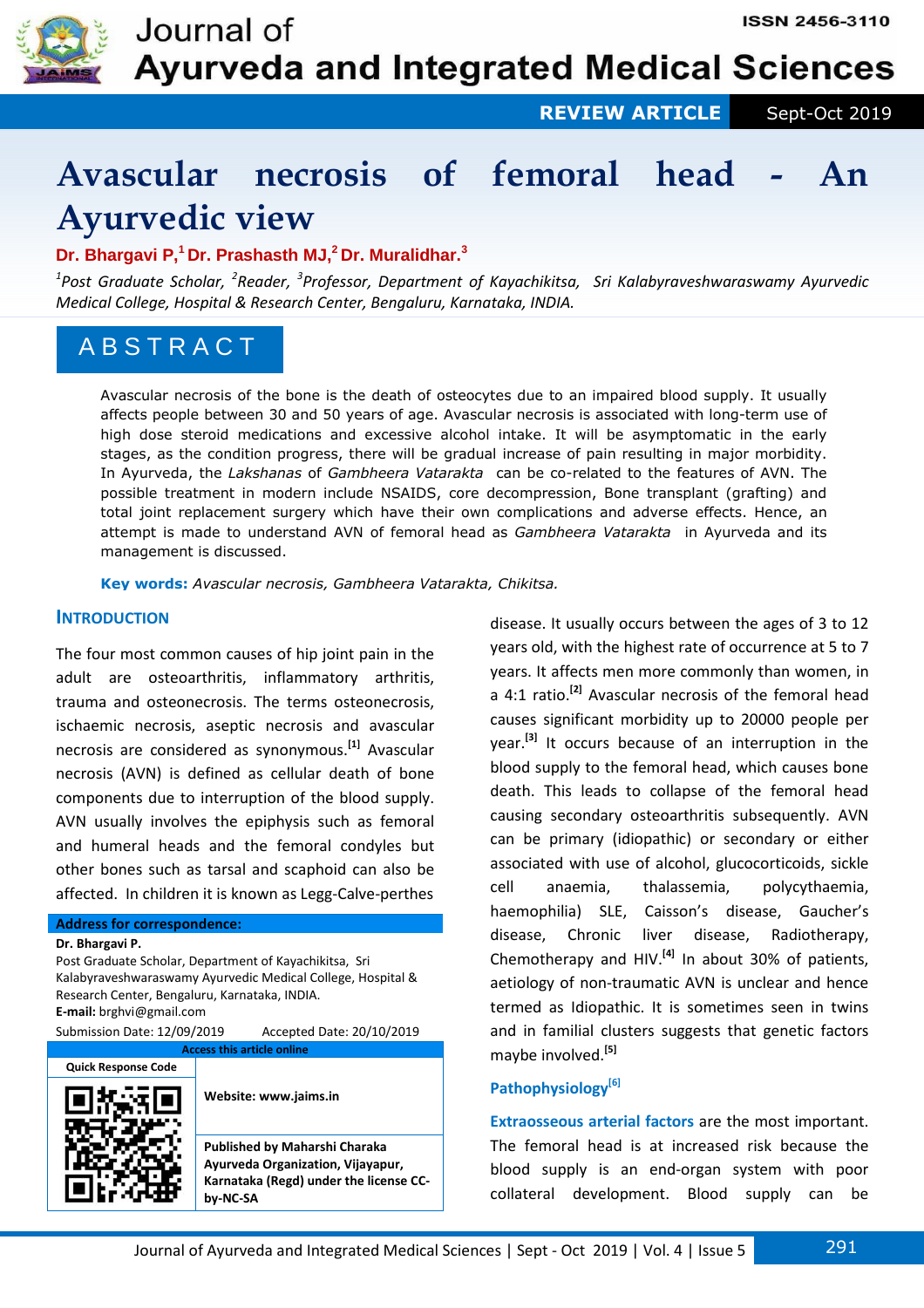#### *Dr. Bhargavi P. et al. Avascular necrosis of femoral head - An Ayurvedic view*

### **ISSN: 2456-3110 REVIEW ARTICLE** Sept-Oct 2019

interrupted by trauma, vasculitis (Raynaud disease) or vasospasm (decompression sickness).

**Intraosseous arterial factors** may block the microcirculation of the femoral head through circulating microemboli. These can occur in sickle cell disease (SCD), fat embolization or air embolization from dysbaric phenomena.

**Intraosseous venous factors** affect the femoral head by reducing venous blood flow and causing stasis. These factors may accompany conditions such as Caisson disease, SCD or enlargement of intramedullary fat cells.

**Intraosseous extravascular factors** affect the hip by the increasing the pressure, resulting in a femoral head compartment syndrome. Fat cells hypertrophy after steroid administration or abnormal cells, such as Gaucher and inflammatory cells, can encroach on intraosseous capillaries, reducing intramedullary circulation and contributing to compartment syndrome. Cytotoxic factors, such as alcoholism and steroid use, have a direct toxic metabolic effect on osteogenic cells.

**Extraosseus extravascular (capsular) factors** involve the tamponade of the lateral epiphyseal vessels located within the synovial membrane through increased intracapsular pressure. This occurs after as trauma, infection and arthritis, causing effusion that may affect the blood supply to the epiphysis.

#### **Clinical features**

Avascular necrosis of hip usually affects men aged from 35 to 45 years and is bilateral in over 50 percent of patients, it is a pathological state with multiple aetiologies associated with a reduction in the vascular supply to the subchondral bone of the femoral head. This results in osteocyte death and progressive collapse of the articular surface followed by degenerative arthritis of hip joint. The patient is frequently asymptomatic in the early stages. Patients with AVN of the femoral head often report groin or hip pain that can radiate to the buttocks, anteromedial thigh, or knee that is exacerbated by weight bearing and sometimes by coughing. The pain

may initially be mild but progressively worsens over time and with use. Eventually, the pain is present at rest and may be present or even worsen at night, in which case, it may be associated with morning stiffness.As the disease progresses the patient may complain of an ache in the groin and walk with a limp.**[7]** The patient may walk with a limp and may experience loss of range of motion, both active and passive, most frequently in flexion, abduction and internal rotation, especially after collapse of the femoral head. The patient may have tenderness around the affected area. A neurological deficit may be found. The Trendelenburg sign may be positive. A click may be heard when the patient rises from a chair or after external rotation of the abducted hip. Advanced disease leads to joint deformity and muscle wasting.**[8]**

#### **Investigations**

A weight bearing anteroposterior radiograph of the pelvis along with lateral radiograph will show the classical feature of AVN including increased sclerosis in an early stages, the crescent sign indicating subchondral bone resorption. In the late stages there may be flattening indicating a segmental head collapse. X-ray based radiographic detection are not sensitive enough to detect AVN of femoral head at its onset (stages 0 and 1) while its overall sensitivity for early stage is only about 41%. MRI helps in early diagnosis and predict the prognosis of the disease. Steinberg has classified into seven stages based upon the radiological change in MRI and radiography.**[9]**

#### **Steinberg's classification of avascular necrosis of the femoral head[10]**

| <b>Stage</b> | <b>Description</b>                                       |
|--------------|----------------------------------------------------------|
|              | Normal or non-diagnostic radiograph, bone scan<br>or MRI |
|              | Normal radiograph, abnormal MRI or bone scan             |
| Ш            | Sclerosis and cysts                                      |
| Ш            | Subchondral collapse, crescent sign                      |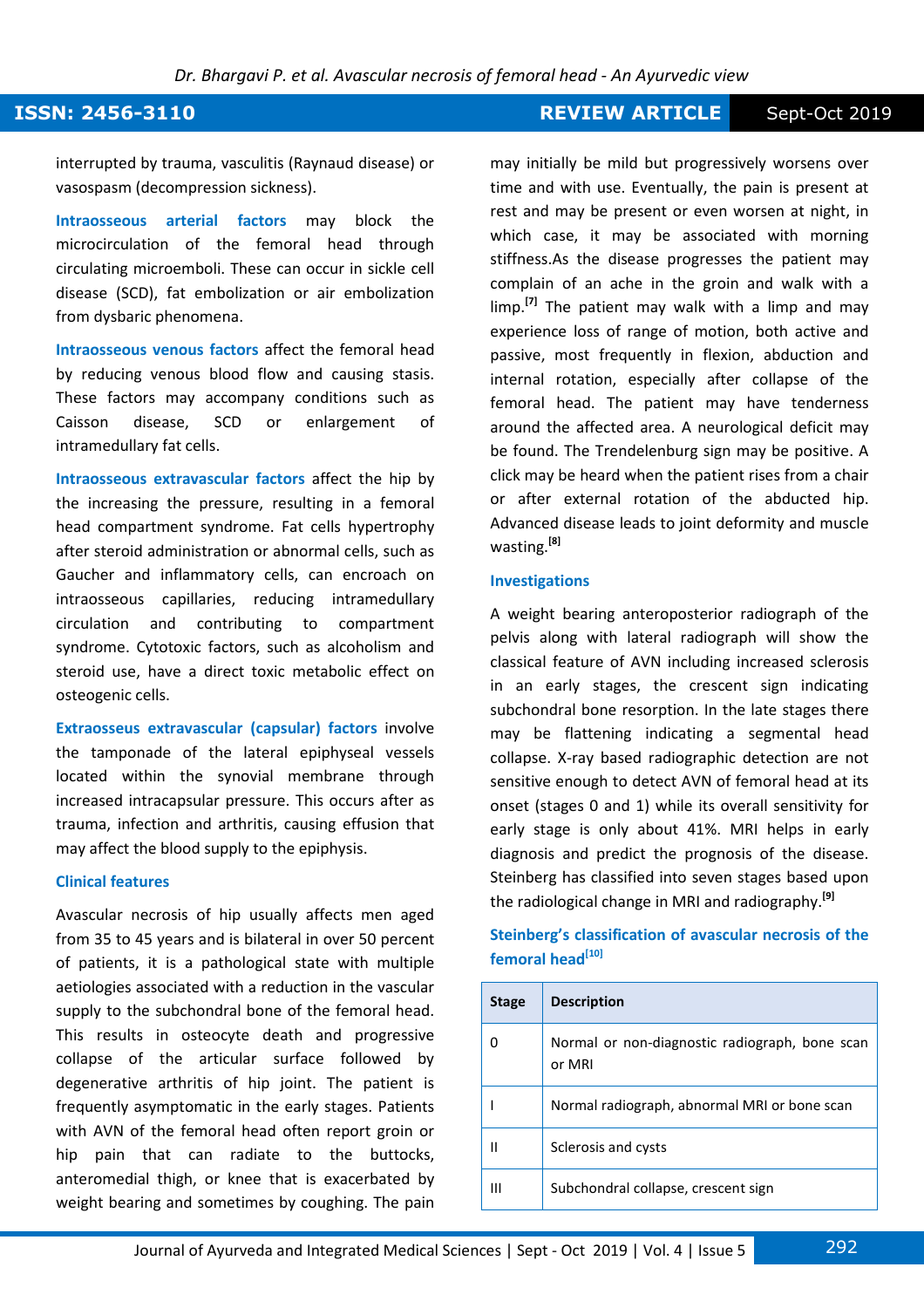## **ISSN: 2456-3110 REVIEW ARTICLE** Sept-Oct 2019

| ı٧ | Flattening of the head, normal acetabulum |
|----|-------------------------------------------|
|    | Acetabular involvement                    |
| ۷ı | Obliteration of joint space               |

#### **Differential diagnosis[11]**

Degenerative disease, Osteoporosis, Arthritis, Inflammatory synovitis, Epiphyseal dysplasia, Epiphyseal stress fracture, Transient osteoporosis of the hip, Osteomyelitis, Malignancy, Hemangioma, Sympathetic dystrophy and Bone marrow edema syndrome.

#### **Treatment**

Conservative treatments such as statin therapy, bisphosphonates or nonsteroidal anti-inflammatory drugs are used alone or in combination, but they rarely provide lasting improvement. Reduced weight bearing, limiting activities or using crutches can slow the damage caused by avascular necrosis and permit natural healing. However, these patients run a risk of 85% of femoral head collapse. Surgical procedures are bone graft, core decompression and total replacement surgery which have their own sideeffects.

#### **According to Ayurveda**

The disease which occurs due to derangement of *Vata* and *Rakta* is known as *Vatarakta.* The *Lakshanas* explained in our classics about *Gambheera Vatarakta*  similar to description of AVN.

**According to** *Charaka* **-** There is a description of *Khuddavata* which infers that *Vatarakta* affects the joints. The aggravated *Doshas* causes *Ruk* (pain) and *Daha* (burning sensation) in the *Ashti* and *Majja*, aggravated *Vatadosha* makes the person lame and paraplegic.**[12]** The site of *Vatarakta* are joints of hands, feet and joints of the body.**[13]**

**According to** *Sushruta* **-** Although detail explanation is not available, *Sushruta* mentions that *Mula* of *Gambheera Vatarakta* is *Padmamula* (which can be considered as Inguinal region).

**According to** *Ashtanga Hrudaya* **-** In *Gambheera Vatarakta, Vata c*irculates in the joints, bones and marrow, produces cutting pain and curvatures (of bones and joints) moves all over the body making the person lame by one leg or both the legs.**[14]**

#### *Nidana*

Excessive intake of *Lavana* (Saline), *Amla* (sour), *Katu* (Pungent) or *Snigdha* (Unctous), *Ushna* (hot), *kshara* (alkaline) *Ahara* and *Sura* (alcohol), *Asava* (wine), *Abhighata* (Injury), *Plawana* (swimming), *Vyavaya* (sexual intercourse), *Veganighrana* (suppression of natural urges) and *Hayoshtrayana* (riding on camel and horse) these *Nidanas* vitiate *Vata* and *Rakta* simultaneously.**[15]**

#### *Samprapti*

Due to the respective *Nidana* **→** *Vata* and *Rakta* gets vitiated **→** *Prakopa* of *Vata* due to *Margavarodha* by *Rakta* **→** Leads to further vitiation of *Rakta* **→** *Vatarakta.*

#### *Samprapti Ghataka*

- *Dosha Tridoshaja*
- *Dushya Rasa, Rakta,Meda,Asthi, Majja*
- *Agni Jatargni, Dhatwagnimandya*
- *Ama Jatargni, Dhatwagnimandyajanya*
- *Srotas Raktavaha, Asthivaha, Majjavaha*
- *Srotodushti Sanga*
- *Udbhava Sthana Pakwashaya*
- *Sanchara Sthana Sarvashareera*
- *Vykthasthana Janu, Jangha, Uru, Kati, Hastapadanga Sandhi*
- *Rogamarga Bahya* and *Madhyama*
- *Rogaprakriti Chirakari*

#### *Chikitsa*

In *chikitsa* of *Gambiravatarakta, Virechana*, *Asthapana Basti* (*Niruha Basti*) and *Snehapana* is indicated. There is no therapeutic measure comparable to *Basti* (medicated enema) for the cure of *vata-rakta.***[16]** *Saghritaksheera Basti***[17]** can be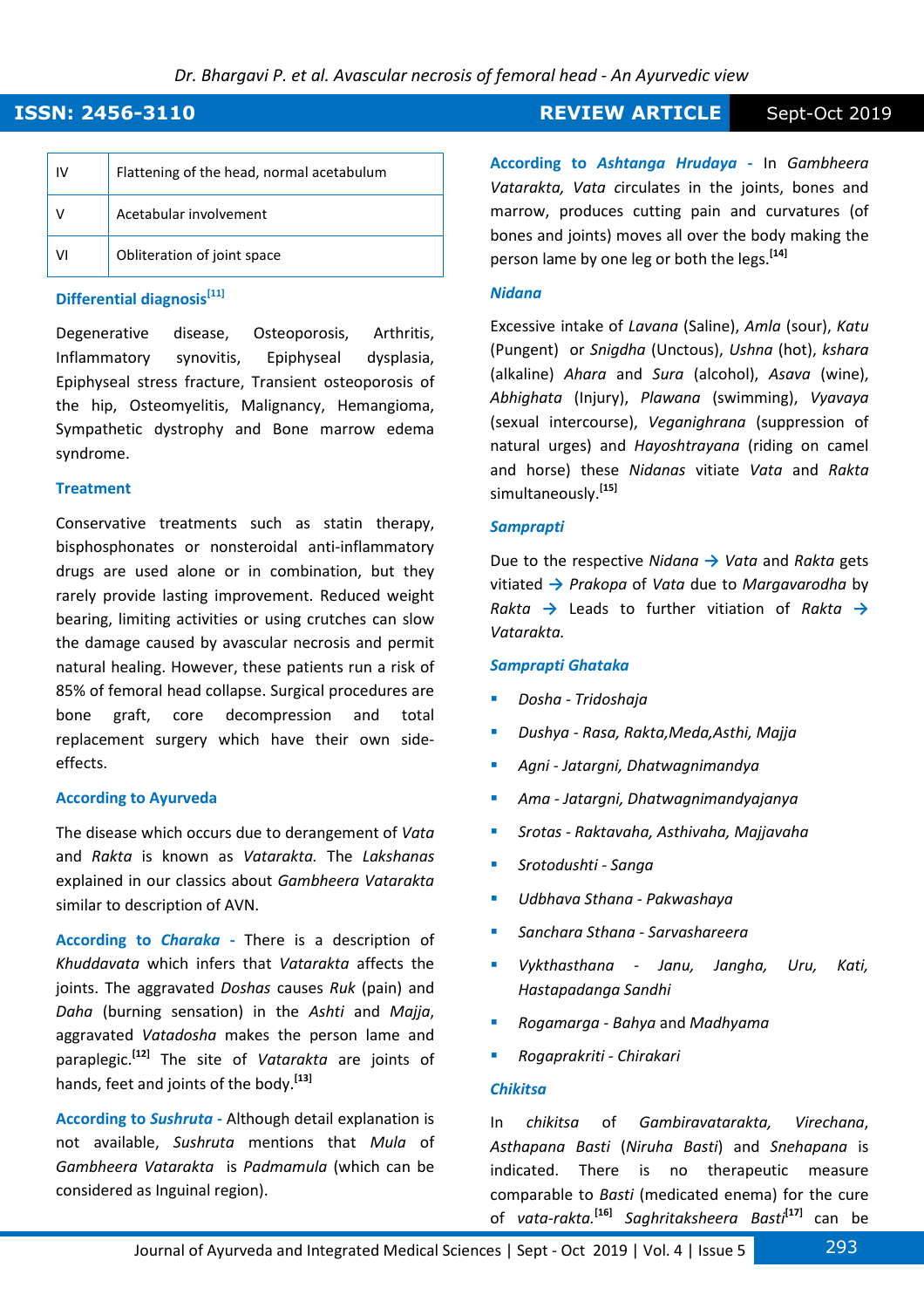### **ISSN: 2456-3110 REVIEW ARTICLE** Sept-Oct 2019

adopted as *Ghrita* and *Ksheera* helps in *Ashtidhatuposhana* and mitigate *Prakupitavata* and *Rakta*. *Panchatikta Ksheera Basti***[18]** can also be advised. *Snehapana* can be given to patient of *Vatarakta* by *Guggulutiktaka Ghrita*, *Mahatiktakaghrita* and *Patoladighrita* should be used as all are having *Tikta Rasa Pradhanytha*. After *Snehapana*, *Virechana* has to be given with *Nimbamrutha Eranda Taila* as it is *Vatahara* and *Tikta Rasa Pradana* and does *Asthidhatu Poshana*.

#### *Shamanoushadis*

- *Kashaya Ashtavarga Kashaya, Brihatmanjishtadi Kashaya, Guggulutiktaka Kashaya* and *Panchatikta Kashaya*
- *Arishta Ashwagandharishta* and *Nimbamritasava*
- *Churna Shaddaran Churna* and *Triphala Churna*
- *Guggulu Amritha Guggulu, Kaishora Guggulu, Panchatikta Guggulu* and *Laksha Guggulu*
- *Ghrita Guggulutiktaka Ghrita, Panchatiktaka Ghrita*

#### *Pathya* **and** *Apathya*

*Pathya - Puranagodhuma, Yava* and *Shashtikashali,*  Soup of *Adhaki, Chanaka, Mudga, Masura* added with *Ghrita, Kshira* of buffalo, goat and cow.**[19]**

*Apathya - Divaswapna, Vyayama, Vyavaya, Abhishyandiahara* and intake of *Katu, Ushna* and *Guru Ahara.***[20]**

#### **DISCUSSION**

Avascular necrosis is cellular death of bone components due to interruption of the blood supply. The *Nidanas* mentioned for *Vatarakta* can be corelated to the etiological factors of AVN and femoral head is affected commonly which can be understood as *Padamula* (Inguinal region)*.* AVN leads to joint destruction, requiring surgical treatment and, in latter stages, total hip replacement. It is essential that AVN of the femoral head is diagnosed and treated early because delaying this disease by joint preserving measures have a much better prognosis. Due to lack or loss of blood supply it causes deprivation of nutrients to *Ashtidhatu.* The treatment such as *Tikta Ksheera basti* and *Saghrutha Ksheera Basti* mitigates *prakupita Vata* by reaching its *Visheshasthana* and may aid in neovascularization.

#### **CONCLUSION**

Avascular necrosis is a complex disease. It is important to avoid the etiological factors to prevent further deterioration of the disease. Ayurveda treatment modalities along with daily intake of *Ksheera* and *Ghrita* serves as an effective remedy with improvement in quality of patients life, however once the disease progress to stage III conservative treatment has minimal role to play.

#### **REFERENCES**

- 1. https://www.ncbi.nlm.nih.gov/pmc/articles/PMC1439 293/
- 2. https://www.ncbi.nlm.nih.gov/pmc/articles/PMC2735 835/
- 3. https://bmcmusculoskeletdisord.biomedcentral.com/a rticles/10.1186/s12891-017-1663-5
- 4. Norman S Williams, P. Ronan O'connell, Andrew McCaskie,  $26<sup>th</sup>$  edition, 2013, Bailey and love's short practice of surgery, Chapter no-37 , pg no-506
- 5. www.researchgate.net/publication/319504222\_Avascu lar\_Necrosis\_of\_Femoral\_Head\_A\_Metabolomic\_Biop hysical Biochemical Electron Microscopic and Histop athological\_Characterization
- 6. Horia Bogdan, Avascular necrosis of femoral head, Medica, A journal of clinical medicine, vol-4, no-1, pg no-27
- 7. Norman S Williams, P. Ronan O'connell, Andrew McCaskie, 26th edition, 2013, Bailey and love's short practice of surgery, Chapter no-37 , pg no-506
- 8. Norman S Williams, P. Ronan O'connell, Andrew McCaskie, 26th edition, 2013, Bailey and love's short practice of surgery, Chapter no-37 , pg no-506
- 9. Norman S Williams, P. Ronan O'connell, Andrew McCaskie, 26th edition, 2013, Bailey and love's short practice of surgery, Chapter no-37 , pg no-506
- 10. https://www.ncbi.nlm.nih.gov/pmc/articles/PMC3661 178/